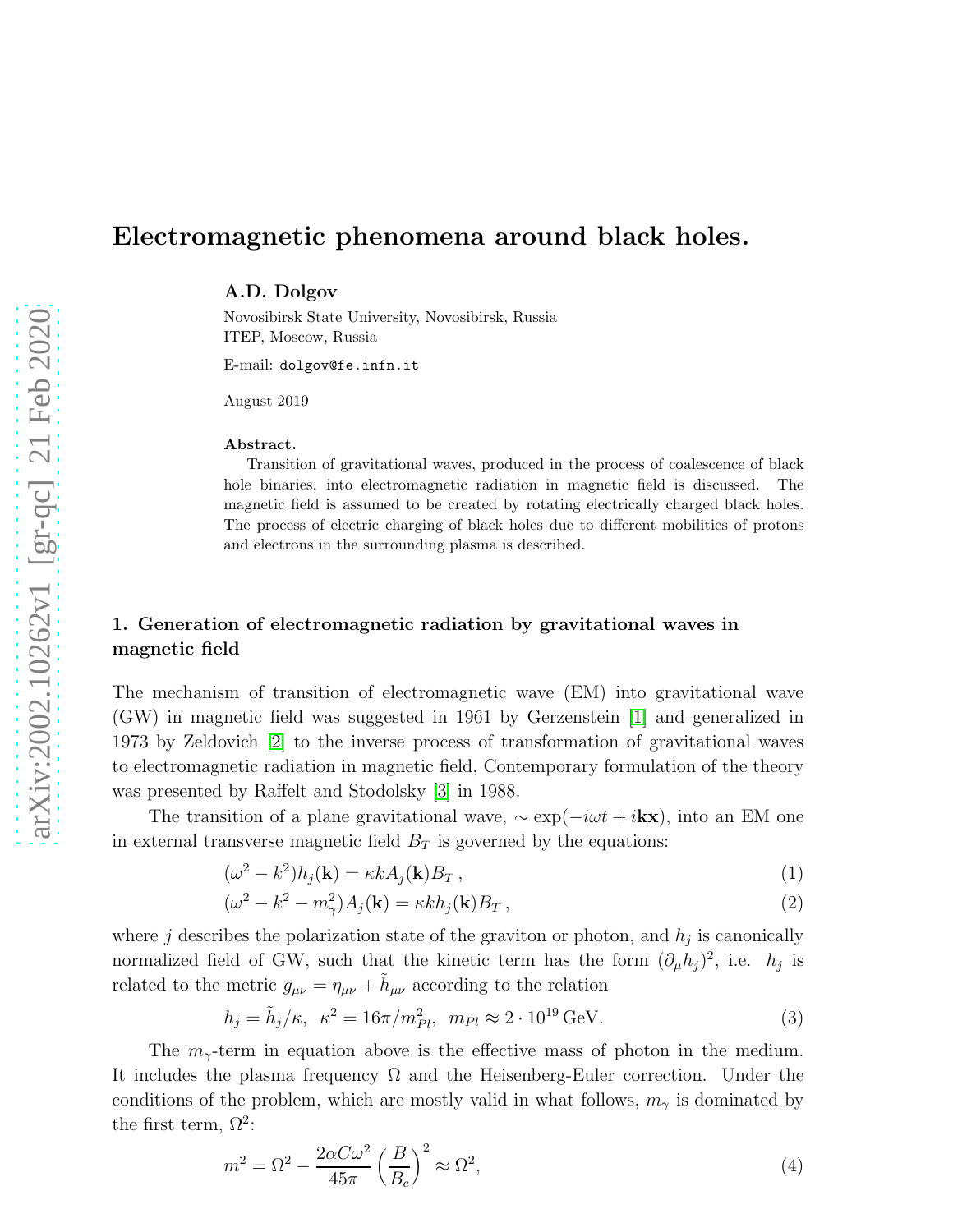where  $B_c = m_e^2/e$ ,  $e^2 = 4\pi\alpha = 4\pi/137$ . and C is a numerical constant of order unity. It depends upon the relative directions of the vector B and the wave polarization. The plasma frequency is equal to:

$$
\Omega^2 = n_e e^2 / m_e,\tag{5}
$$

 $n_e$  is the density of electrons; while ions are neglected here.

The frequency of the gravitational waves registered by LIGO is small in comparison with the plasma frequency of the interstellar medium. That's why the second term in expression for  $m_{\gamma}$  can be neglected. However, in the case of larger  $\omega$  and/or large magnetic fields the two terms in this equation may become equal and this would lead to a strongly amplified resonance transition of graviton to photon (analogous to MSW resonance in neutrino oscillations). This case is considered at the very end of the paper.

The eigenvalues of the wave vector of the system of equations: [\(1\)](#page-0-0) and [\(2\)](#page-0-0) are:

$$
k_1 = \pm \omega \sqrt{1 + \zeta^2}, \ \ k_2 = \pm im\sqrt{(1 - \zeta^2)(1 - \eta^2)}, \tag{6}
$$

where

$$
\zeta^2 = (\kappa B)^2 / m^2 \ll 1, \ \ \eta^2 = \omega^2 / m^2. \tag{7}
$$

To this eigenvalues correspond respectively the following eigenfunctions:

$$
A_1 = \eta \zeta h_1, \quad h_2 = i\zeta A_2. \tag{8}
$$

 $A_1$  describes gravitons entering into magnetic field and creating a little photons, while  $h_2$  describes photon screating a little gravitons. In the second case the wave vector  $k_2$  is purely imaginary, corresponding to damping of EM waves when  $\omega < \Omega$ . In the first case the wave vector  $k_1$  is real, the electromagnetic wave does not attenuate and keeps on running together with the gravitational wave, despite its low frequency. The gravitational wave carries the electromagnetic companion and does not allow it to damp, despite small  $\omega < \Omega$ .

#### 2. Heating the plasma by EM wave created by GW.

The interaction of electromagnetic wave with a medium is described by the dielectric permittivity  $\epsilon$ :  $k^2 = \epsilon \omega^2$ . For the first solution  $k \approx \omega$  up to some small corrections of the order of  $\zeta^2$ . To estimate the photon loss of energy due to electron heating we need to know the imaginary part of  $\epsilon$ . According e.g. to the book [\[4\]](#page-5-3), for the transverse wave this imaginary part is

$$
\operatorname{Im}\epsilon = \sqrt{\frac{\pi}{2}} \frac{\Omega}{\omega k a_e} \approx \sqrt{\frac{\pi}{2}} \frac{\Omega}{\omega^2 a_e},\tag{9}
$$

where  $a_e = \sqrt{T_e/(4\pi e^2 n_e)}$  is the Debye screening length for electrons and  $T_e$  is their temperature.

In the approximation of the collisionless plasma this lost energy goes from the electromagnetic wave to the plasma and back. However, an account of the electron collisions leads to the heating of the plasma by the energy of the photons which are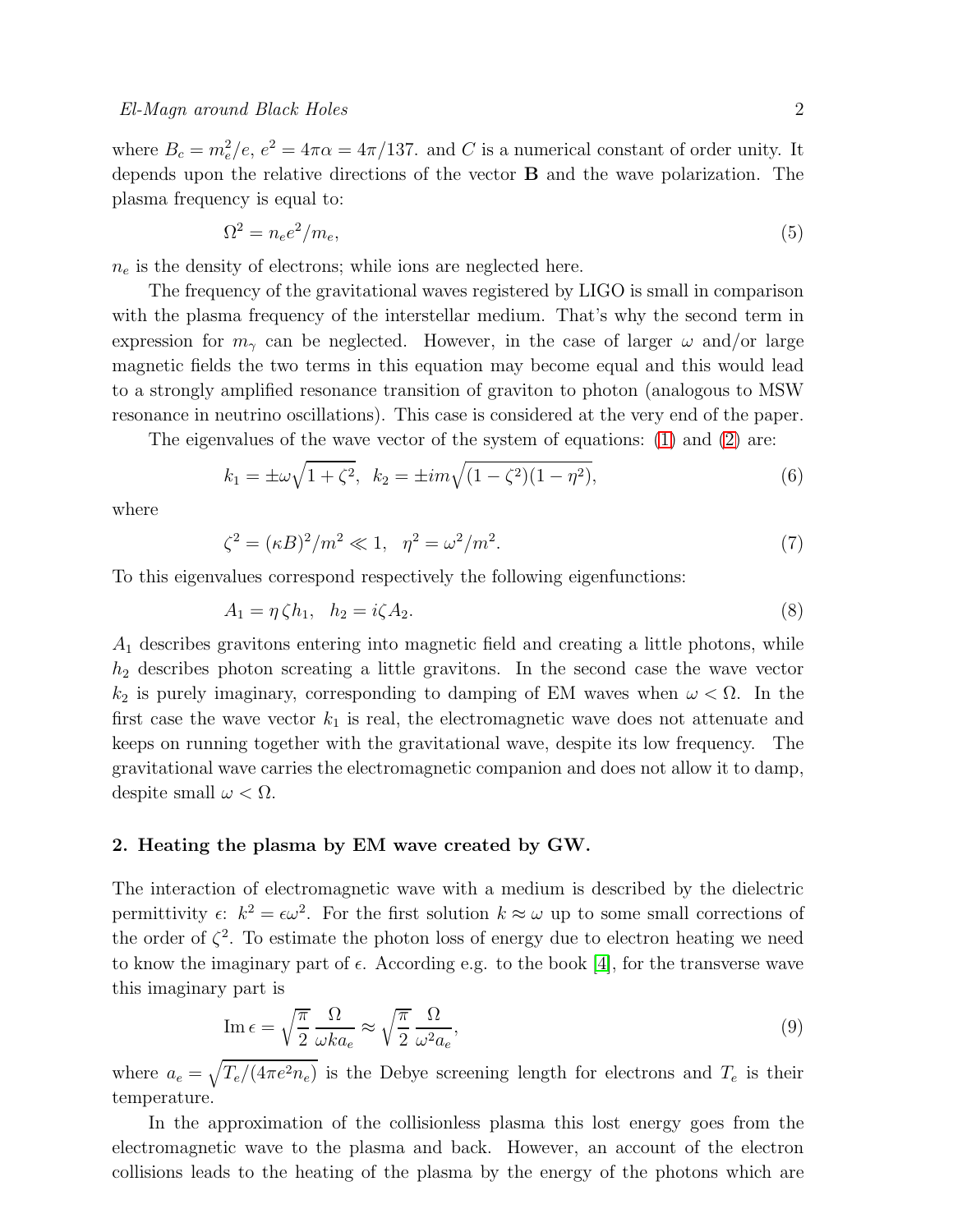created by the gravitational wave. Hence an excessive electromagnetic radiation with higher frequency, due to thermalization, from the heated plasma may be registered.

For the interstellar medium with the electron density  $n_e = 0.1 \text{ cm}^{-3}$  and the temperature  $T_e = 1$  eV, the Debye length is equal to  $a_e \approx 10^3$  cm =  $3 \cdot 10^{-8}$  s, the plasma frequency is about  $\Omega \approx 3 \cdot 10^4 \,\text{sec}^{-1}$ , while the frequency of the first registered LIGO event is  $\omega \approx 2000/\text{sec}$ . Correspondingly  $\Omega a_e \approx 10^{-3}$  and thus  $\omega^2 \text{Im} \epsilon \sim \Omega/a_e$ is much larger than  $\Omega^2$ . So the amplitude of the electromagnetic wave, carried by the gravitational wave is given by:

$$
A_j \approx \frac{\omega a_e \kappa B}{\Omega} h_j. \tag{10}
$$

Hence the energy flux of the photons absorbed by the plasma makes the following fraction of the energy flux of the parent gravitational wave:

$$
K \equiv \frac{L_{\gamma}}{L_{GW}} = \left(\frac{\omega a_e \kappa B}{\Omega}\right)^2.
$$
\n(11)

According to the analysis of the LIGO group the total energy emitted by the gravitational waves, lasting approximately 0.01 seconds, is about  $3M_{\odot}$  Thus the energy flux of the gravitational waves at the distance  $R$  from the source is

$$
L_{GW} \approx 100 M_{\odot} / (4\pi R^2) \,\text{per second.} \tag{12}
$$

So,  $K \ll 1$  and the direct heating of the plasma would not be gigantic in the objects which are not too close to the binary. On the other hand, one should remember about huge energy carried by the gravitational waves and about weak energy absorption in the approximation of collisionless plasma. We see now that beyond this approximation the absorbed anergy may be much larger,.

The electrons in the plasma can be accelerated by the electric field of the running electromagnetic wave and obtain a very large energy. Indeed, the electrons in the electric field of the wave are accelerated according to the equation:

$$
m_e \ddot{x}_e = eE = eE_0 \cos(\omega t) \tag{13}
$$

and acquire the velocity

$$
V_e \sim \ddot{x}_e/\omega \sim eE_0/(m_e\omega) \tag{14}
$$

where  $\omega$  is of the order of the frequency of the incoming gravitational wave. So the electrons could gain the energy:

$$
\mathcal{E}_e = \frac{m_e V_e^2}{2} \sim \frac{e^2 E_0^2}{m_{\cdot e} \omega^2}.
$$
\n(15)

This result is true if the electron collision time due to Compton (Thomson) or Coulomb scattering is much longer than the inverse frequency of the wave. This condition is normally fulfilled for the interstellar or intergalactic plasma.

If we take the distance  $R$  equal to the gravitational radius of the black hole,  $r_g = 2M/m_{Pl}^2$ , then for the mass  $M = 30M_{\odot}$ , we find  $R = r_g = 10^7$  cm, and the electrons would accelerate up to the energy  $\mathcal{E}_e = 4 \text{eV}(B/\text{Gauss})^2$ , becoming relativistic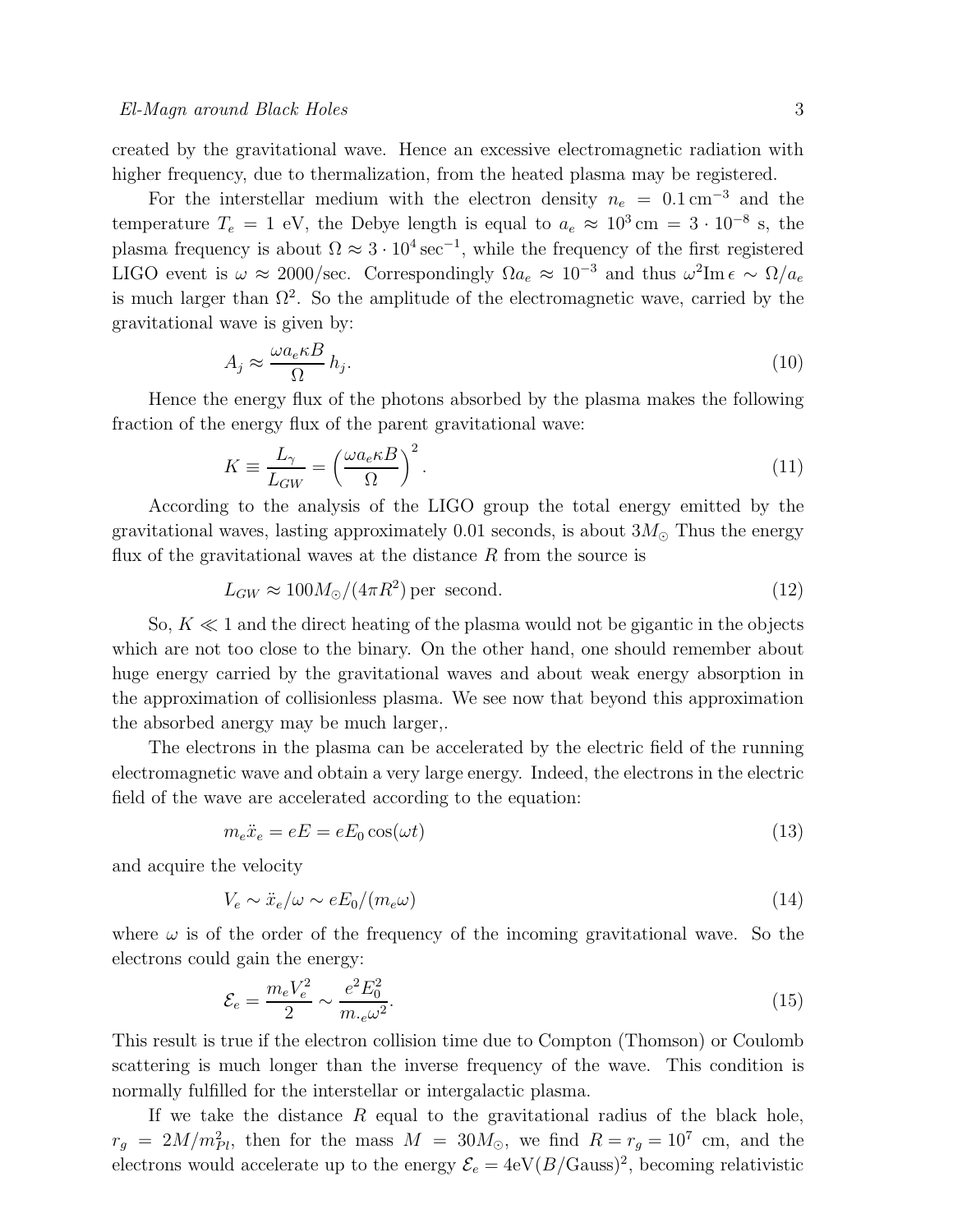for rather mild fields  $B \ge 10^3$  Gauss. In such plasma  $e^+e^-$  pairs must be created. Their presence would change the values of the plasma frequency and of the Debye length but qualitatively the picture would remain essentially the same.

The presented above estimate is obtained under assumption of homogeneous external magnetic field, i.e. for the case when the wave length  $\lambda$  is much smaller than the scale of the field variation,  $l_B$ . In the opposite limit the effect would be suppressed by the factor  $l_B/\lambda$ .

If such gravitational wave heats a magnetar with magnetic field about  $10^{15}$  G, the produced burst of electromagnetic radiation would be significant for the distances between the magnetar and the coalescing black holes up to  $10^{-5}$  parsec, which is very small by the astrophysical scales and is improbable.

#### 3. Magnetic field generation around rotating bodies

Much more powerful could be the burst of electromagnetic radiation if the black hole binary is surrounded by the medium with sufficiently strong magnetic field. Such a field may be created by an analogue of the Biermann battery [\[5\]](#page-5-4) induced by the rotating binary due to the different mobility of protons and electrons in the surrounding bath of electromagnetic radiation.

As is known that the difference between masses of proton and electron results in four million times difference of their elastic scattering on photons and hence in a difference of their mobilities in interstellar plasma. Thus it leads to predominant capture of protons by celestial bodies, making them electrically charged (Shwarzman mechanism of star charging  $[6, 7]$  $[6, 7]$ .

Accordingly the interstellar medium around a star also becomes electrically charged. The charge of a black hole surrounded by plasma of protons and electrons was calculated in ref. [\[8\]](#page-5-7). Equations governing the motion of electrons and protons in gravitational and electric field created by a black hole with mass  $M$  and electric charge  $Q$  in spherically symmetric case have the form:

$$
\dot{v}_p = -\frac{G_N M}{r^2} + \frac{\alpha Q}{r^2 m_p} + \frac{L \sigma_{\gamma p}}{4\pi r^2 m_p} - \frac{\sigma_{\gamma p} n_{\gamma} \omega_{\gamma}}{m_p} v_p - \frac{n_p \sigma_{pe} P}{m_p} (v_p - v_e), \quad (16)
$$

$$
\dot{v}_e = -\frac{G_N M}{r^2} - \frac{\alpha Q}{r^2 m_e} + \frac{L \sigma_{\gamma e}}{4\pi r^2 m_e} - \frac{\sigma_{\gamma e} n_{\gamma} \omega_{\gamma}}{m_e} v_e + \frac{n_e \sigma_{pe} P}{m_e} (v_p - v_e). \tag{17}
$$

Here  $v_p$  and  $v_e$  are the proton and electron regular velocities,  $Q$  is the electric charge of the BH in proton charge units,  $\alpha = e^2/4\pi = 1/137$ ,  $\sigma_{ij}$  is the cross section of scattering of particle i on particle j,  $L$  is the BH luminosity in the comoving frame of the accretion flow, P is the momentum transfer in  $ep$ -scattering,  $n_p$  and  $n_e$  are the number densities of p and e,  $n_{\gamma}$  is the photon number density and  $\omega_{\gamma}$  is the photon energy.

As is shown in ref.  $[8]$ , these equations have stationary solution with  $Q$  tending to a constant value, when the gravitational attraction of protons is counterweighted by the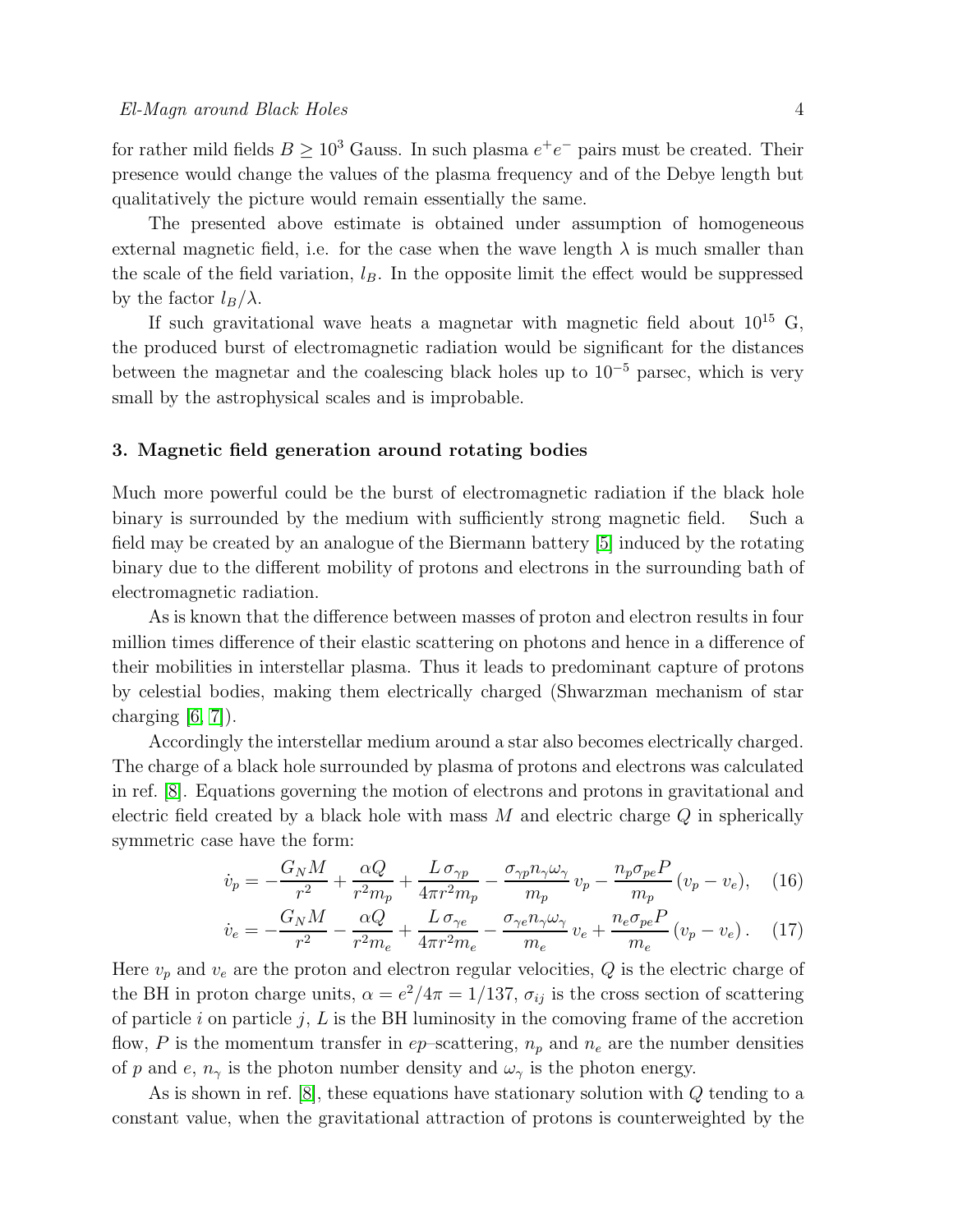Coulomb repulsion:

$$
\alpha Q \approx \frac{r_g m_p}{4\kappa^{1/4}} \left( T_e / T_p \right)^{3/4} \sqrt{\frac{\ln(\lambda_p/r_g)}{\ln(\lambda_e/r_g)}}
$$
(18)

where  $\kappa = m_p/m_e$ ,  $\lambda_e$  and  $\lambda_p$  are the mean-free paths of e and p respectively, and  $T_e$ and  $T_p$  are their temperatures,.

For  $T_p = T_e$ , we obtain  $\alpha Q \approx 0.15 m_p r_q$ , leading to the electric field at the gravitational radius:

$$
E = \frac{\alpha Q}{r_g^2} \approx 0.15 \frac{m_p}{r_g} = 0.075 \frac{m_p}{M} m_{Pl}^2 \tag{19}
$$

and the ratio of the critical Schwinger field to this E equal to:

$$
\frac{E_c}{E} = 0.6 \left(\frac{M}{10^{20} \text{ g}}\right). \tag{20}
$$

Rotating locally charged sphere creates non-zero magnetic fields. Normally the strength of such magnetic field is given by the Biot-Savart law. However in astrophysical systems the time of establishment this law may be too long [\[9\]](#page-5-8).

The Biot-Savart law is valid only when the stationary regime is reached, but the system under scrutiny may be far from that. The time to reach the stationary situation can be much longer than the cosmological time. To see that let us consider the Maxwell equations in the cosmological plasma and modification of the MHD equations in presence of extra non-potential forces related to a dark matter interaction with electrons. Namely, let us consider the electric current

$$
\vec{J} = \sigma(\vec{E} + \vec{v} \times \vec{B} + \vec{F}/e),\tag{21}
$$

where  $\vec{F}$  is the external force acting on electrons,  $\vec{F} = e\vec{v}B_F$  where the factor  $B_F$  can be estimated as  $B_F = \sigma_{e\gamma} n_{\gamma} \omega_{\gamma}/e$ .

Finding electric field  $\vec{E}$  from the equation for J in the previous page and substituting it into equation  $\partial_t \vec{B} = -\vec{\nabla} \times \vec{E}$ , we obtain

$$
\partial_t \vec{B} = \vec{\nabla} \times \vec{F}/e + \vec{\nabla} \times (\vec{v} \times \vec{B}) + \frac{1}{4\pi\sigma} (\Delta \vec{B} + \partial_t^2 \vec{B}), \tag{22}
$$

which is in fact the MHD equation in the presence of the external source term

$$
\vec{\nabla} \times \vec{F}/e = B_F \vec{\nabla} \times \vec{v} + (\vec{\nabla} B_F) \times \vec{v}.
$$
 (23)

In the limit of high conductivity, the second term in the MHD equation, the so called advection term, leads to a dynamo effect on the magnetic seed fields once the value of the latter is non-zero. It is well-known, however, that in absence of the source term, the MHD equations cannot give rise to non-zero magnetic field if  $\vec{B}=0$  initially.

In our case, assuming  $\vec{B} = 0$  at  $t = 0$ , we find that the source term induces a nonzero magnetic seed field which initially grows roughly as

$$
\vec{B}(t) = \int_0^t dt \vec{\nabla} \times \vec{F}/e = \int_0^t dt \vec{\nabla} \times (B_F \vec{v}).
$$

Then one can formally estimate that at large time the strength of magnetic field generated near rotating binary of black holes with masses about 20-30 solar masses to